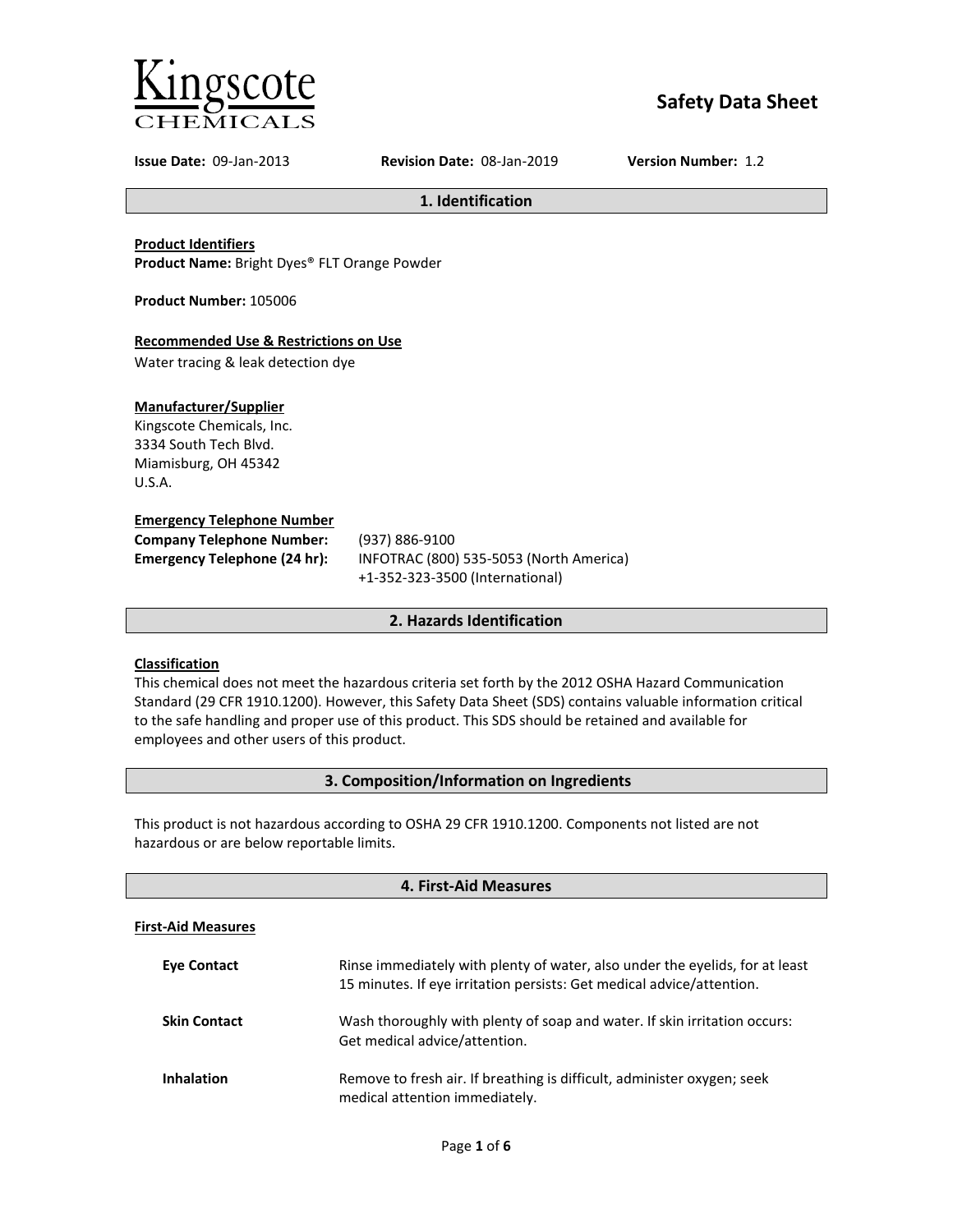## **Ingestion** Rinse mouth. DO NOT induce vomiting. Drink plenty of water. Never give anything by mouth to an unconscious person. Get medical attention if large quantities were ingested or if nausea occurs.

#### **Most Important Symptoms and Effects**

**Symptoms** Will cause staining of the skin on contact. May cause eye irritation. Inhalation of dust may cause respiratory irritation. Ingestion may cause urine to be a red color until the dye has been washed through the system.

#### **Indication of Any Immediate Medical Attention and Special Treatment Needed**

**Notes to Physician** Treat symptomatically.

### **5. Fire-Fighting Measures**

#### **Suitable Extinguishing Media**

Water spray (fog). Carbon dioxide (CO2). Dry chemical. Regular foam.

#### **Unsuitable Extinguishing Media**

Not determined

#### **Specific Hazards Arising from the Chemical**

Remote possibility of dust explosion. Burning may produce oxides of carbon and nitrogen (NOx).

#### **Protective Equipment and Precautions for Firefighters**

Wear self-contained breathing apparatus pressure-demand, MSHA/NIOSH (approved or equivalent) and full protective gear.

### **6. Accidental Release Measures**

## **Personal Precautions, Protective Equipment and Emergency Procedures**

| <b>Personal Precautions</b>      | Use personal protective equipment as recommended in Section 8.                                                    |  |
|----------------------------------|-------------------------------------------------------------------------------------------------------------------|--|
| <b>Environmental Precautions</b> | Prevent from entering into soil, ditches, sewers, waterways and/or<br>groundwater. See Section 12 and Section 13. |  |

## **Methods and Material for Containment and Cleaning Up**

| <b>Methods for Containment</b> | Prevent further leakage or spillage if safe to do so.                                 |
|--------------------------------|---------------------------------------------------------------------------------------|
| <b>Methods for Cleaning Up</b> | Sweep up and collect into suitable containers for disposal. Flush area<br>with water. |

## **7. Handling and Storage**

#### **Precautions for Safe Handling**

| <b>Advice on Safe Handling</b> | Handle in accordance with good industrial hygiene and safety practices. |
|--------------------------------|-------------------------------------------------------------------------|
|                                | Use personal protection recommended in Section 8. Avoid contact with    |
|                                | skin, eyes, or clothing. Avoid breathing dusts. Contaminated clothing   |
|                                | should be thoroughly washed before reusing.                             |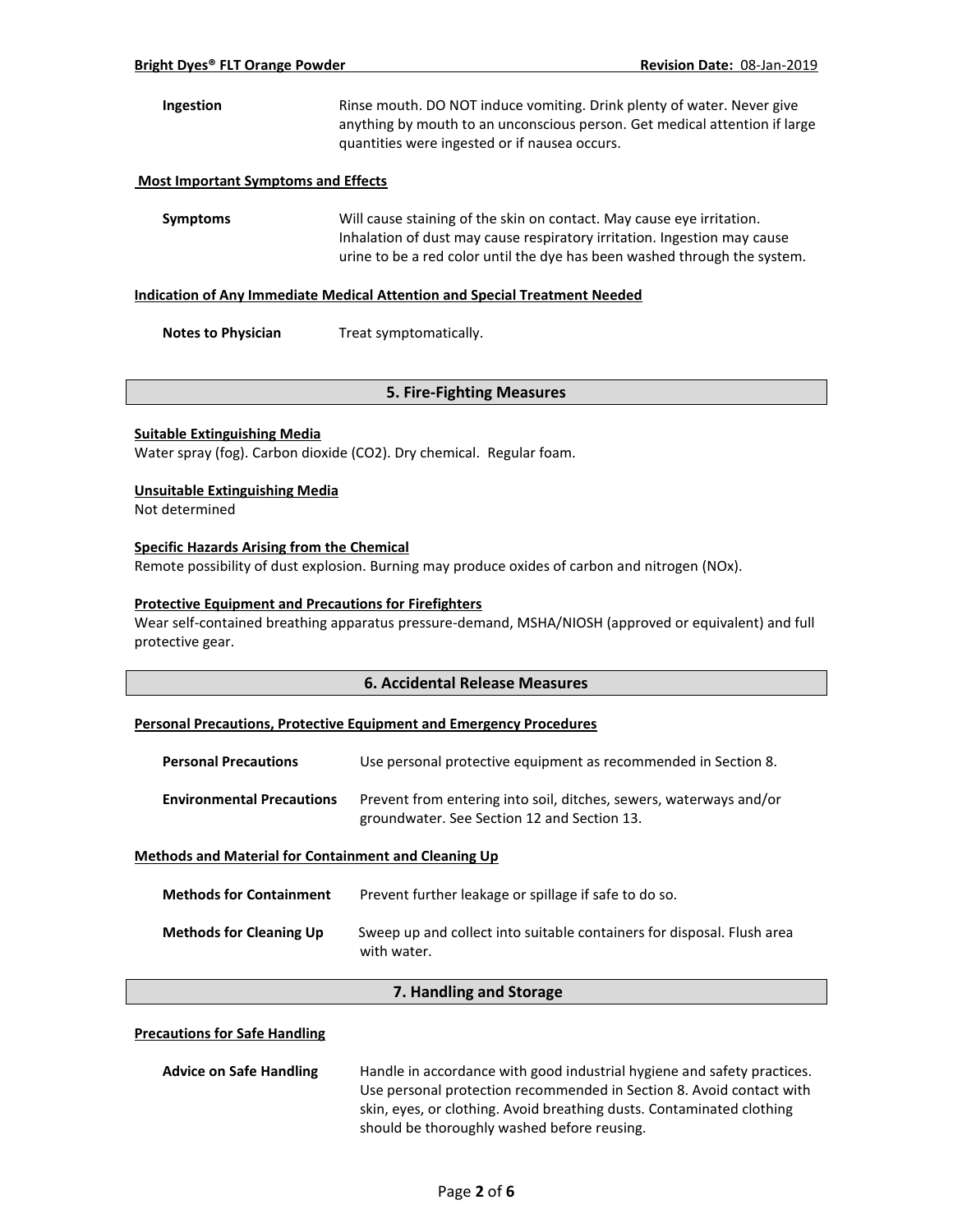## **Conditions for Safe Storage, Including Incompatibilities**

| <b>Storage Conditions</b>     | Keep container tightly closed and store in a cool, dry, and well-<br>ventilated area. Store away from heat, sparks, open flame or any other<br>ignition source. |
|-------------------------------|-----------------------------------------------------------------------------------------------------------------------------------------------------------------|
| <b>Incompatible Materials</b> | None known based on information supplied.                                                                                                                       |

## **8. Exposure Controls / Personal Protection**

### **Exposure Guidelines**

This product, as supplied, does not contain any hazardous materials with occupational exposure limits established by the region specific regulatory bodies.

### **Engineering Controls**

Ensure adequate ventilation, especially in confined areas. Eyewash stations. Showers.

#### **Individual Protection Measures, Such as Personal Protective Equipment:**

| <b>Eve/Face Protection</b>        | Avoid contact with eyes.                                                |
|-----------------------------------|-------------------------------------------------------------------------|
| <b>Skin &amp; Body Protection</b> | Rubber gloves. Suitable protective clothing.                            |
| <b>Respiratory Protection</b>     | Use NIOSH-approved dust mask if dusty conditions exist.                 |
| <b>Hygiene Measures</b>           | Handle in accordance with good industrial hygiene and safety practices. |

## **9. Physical and Chemical Properties**

## **Information on Basic Physical and Chemical Properties**

| <u>IIIIUI IIIauuil UII Basic Pilysical aliu Cheniical Properties</u> |                  |                       |                |
|----------------------------------------------------------------------|------------------|-----------------------|----------------|
| <b>Physical State</b>                                                | Solid            | Odor                  | Mild           |
| Appearance                                                           | Brick red powder | <b>Odor Threshold</b> | Not determined |
| Color                                                                | <b>Brick red</b> |                       |                |
|                                                                      |                  |                       |                |
| <b>Property</b>                                                      | <b>Values</b>    |                       |                |
| рH                                                                   | Not applicable   |                       |                |
| <b>Melting/Freezing Point</b>                                        | Not applicable   |                       |                |
| <b>Boiling Point/Range</b>                                           | Not applicable   |                       |                |
| <b>Flash Point</b>                                                   | Not applicable   |                       |                |
| <b>Evaporation Rate</b>                                              | Not applicable   |                       |                |
| Flammability (solid, gas)                                            | Non-flammable    |                       |                |
| <b>Upper Flammability Limits</b>                                     | Not applicable   |                       |                |
| <b>Lower Flammability Limits</b>                                     | Not applicable   |                       |                |
| <b>Vapor Pressure</b>                                                | Not applicable   |                       |                |
| <b>Vapor Density</b>                                                 | Not applicable   |                       |                |
| <b>Relative Density</b>                                              | Not applicable   |                       |                |
| <b>Specific Gravity</b>                                              | Not applicable   |                       |                |
| Solubility                                                           | Soluble in water |                       |                |
| <b>Partition Coefficient</b>                                         | Not determined   |                       |                |
| <b>Auto-ignition Temperature</b>                                     | Not determined   |                       |                |
| <b>Decomposition Temperature</b>                                     | Not determined   |                       |                |
| <b>Viscosity</b>                                                     | Not determined   |                       |                |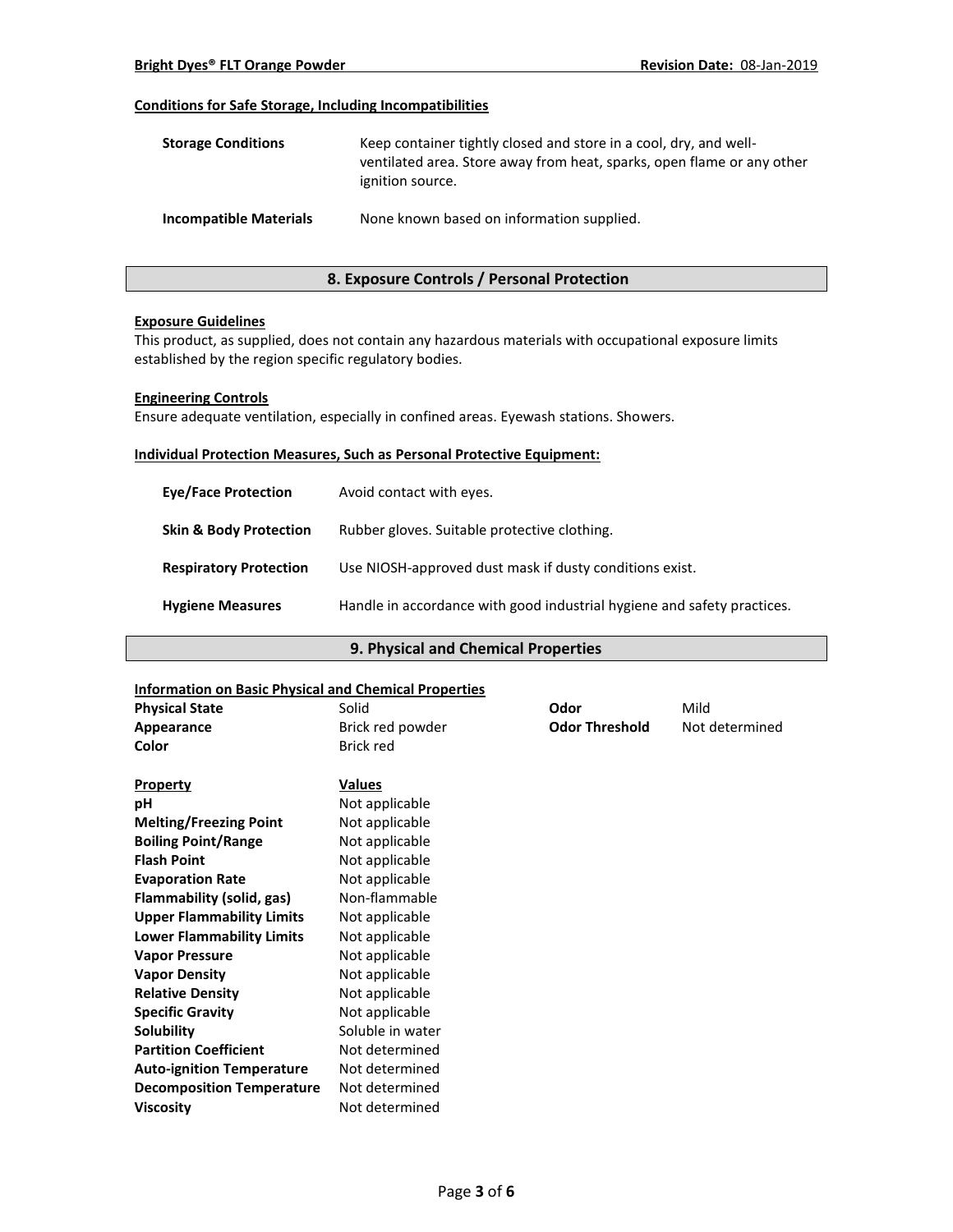## **10. Stability and Reactivity**

## **Reactivity**

Not reactive under normal conditions.

## **Chemical Stability**

Stable under recommended storage conditions.

#### **Possibility of Hazardous Reactions**

None under normal processing.

#### **Conditions to Avoid**

Keep out of reach of children.

#### **Incompatible Materials**

None known based on information supplied.

#### **Hazardous Decomposition Products**

Oxides of carbon and nitrogen (NOx).

## **11: Toxicological Information**

#### **Information on Likely Routes of Exposure**

| Inhalation          | Avoid inhalation of dust.            |
|---------------------|--------------------------------------|
| Ingestion           | Do not ingest.                       |
| <b>Skin Contact</b> | May cause an allergic skin reaction. |
| <b>Eve Contact</b>  | Avoid contact with eyes.             |

# **Delayed, Immediate, and Chronic Effects from Short- and Long-Term Exposure**

May cause an allergic skin reaction.

## **Numerical Measures of Toxicity**

Not determined

## **Symptoms Associated with Exposure**

See Section 4 of this SDS for symptoms.

### **Carcinogenicity**

| <b>NTP</b>  | None |
|-------------|------|
| <b>IARC</b> | None |
| <b>OSHA</b> | None |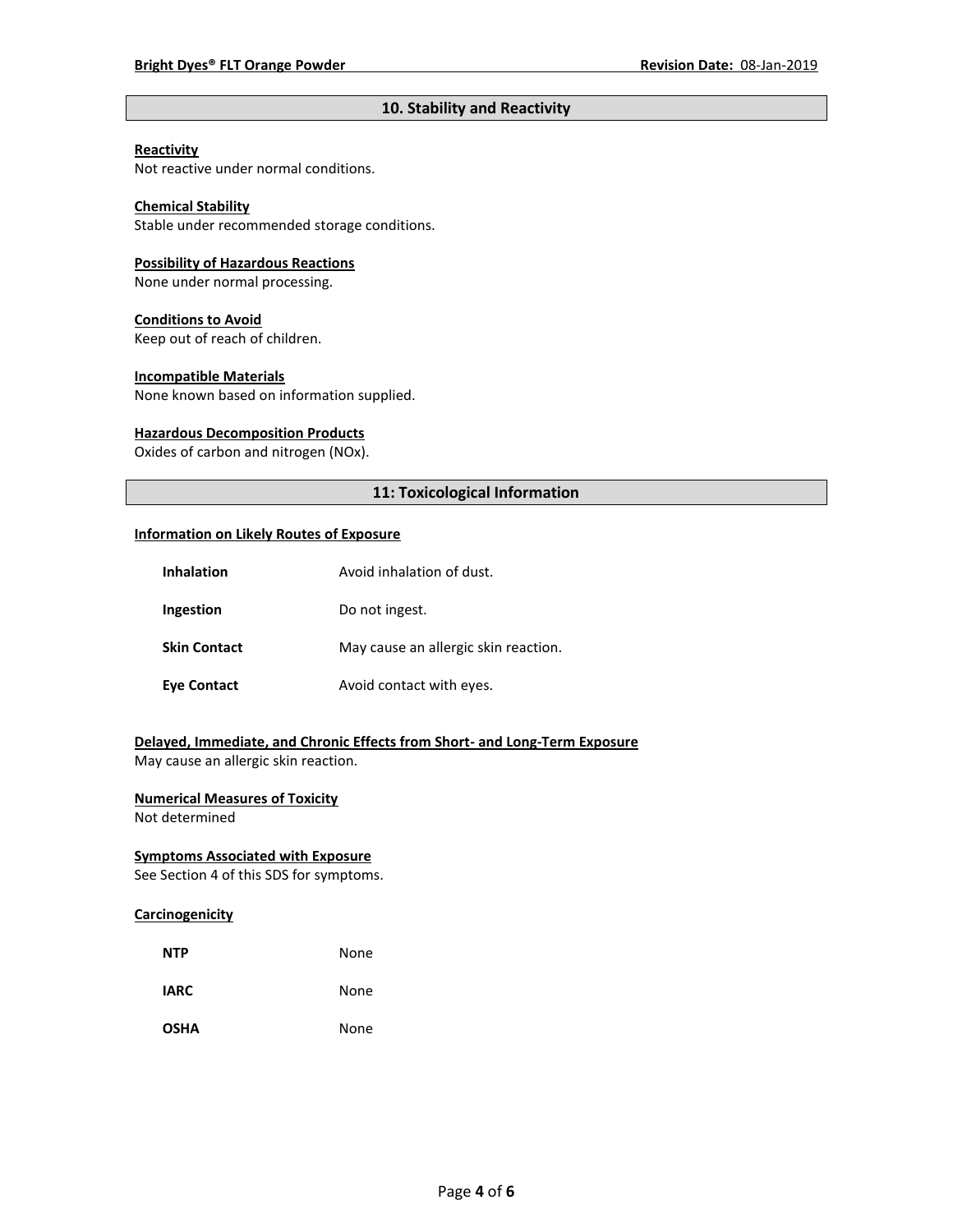#### **12. Ecological Information**

#### **Ecotoxicity**

This product is not classified as environmentally hazardous. However, this does not exclude the possibility that large or frequent spills can have a harmful or damaging effect on the environment.

#### **Component Information**

Not available

# **Persistence/Degradability**

Not determined

#### **Bioaccumulation**

Not determined

#### **Mobility**

Not determined

#### **Other Adverse Effects**

Not determined

### **13. Disposal Considerations**

#### **Waste Disposal Methods**

Dispose of in accordance with federal, state, and local regulations.

#### **Contaminated Packaging**

Do not re-use empty containers.Dispose of containers in accordance with federal, state, and local regulations.

## **14. Transport Information**

#### **Note**

See current shipping paper for most up-to-date shipping information, including exemptions and special circumstances.

| DOT         | Not regulated |
|-------------|---------------|
| IATA        | Not regulated |
| <b>OMDG</b> | Not regulated |

### **15: Regulatory Information**

### **International Inventories** Not determined

#### **U.S. Federal Regulations**

**CERCLA** This material, as supplied, does not contain any substances regulated as hazardous substances under the Comprehensive Environmental Response Compensation and Liability Act (CERCLA) (40 CFR 302) or the Superfund Amendments and Reauthorization Act (SARA) (40 CFR 355).